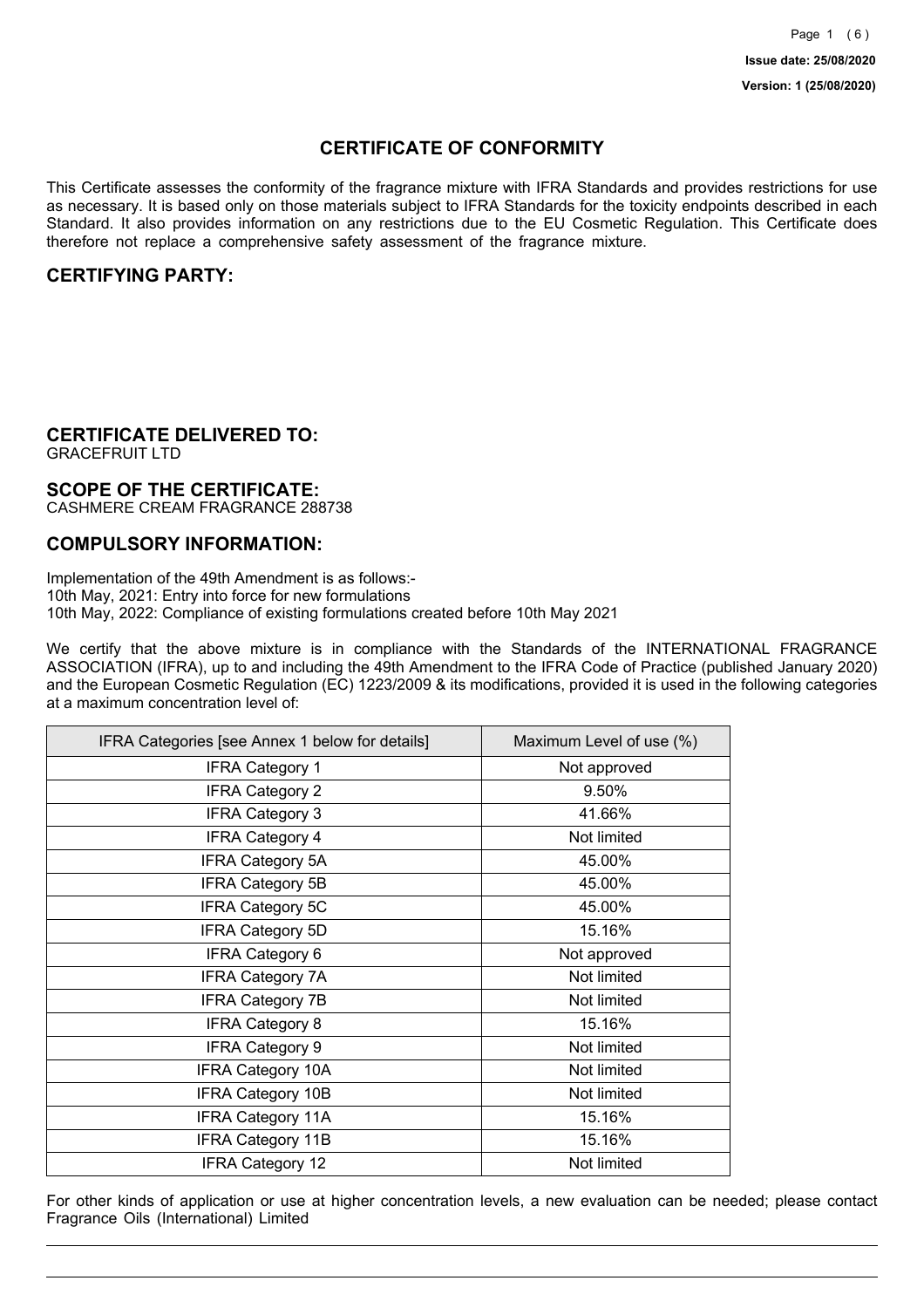## **EU COSMETIC INFORMATION:**

We certify that the above mixture is in compliance with the EU Cosmetic Regulation 1223/2009 and its amendments, provided it is used in the following applications at a maximum concentration level of:

| <b>Cosmetic Application</b>      | Maximum Level of use (%) |
|----------------------------------|--------------------------|
| Fine Fragrance                   | Not limited              |
| Eau de Toilette                  | Not limited              |
| Fragrancing cream                | Not limited              |
| Rinse off cosmetic products      | Not limited              |
| Other leave-on cosmetic products | Not limited              |
| Oral products                    | Not limited              |

Regulatory Affairs Department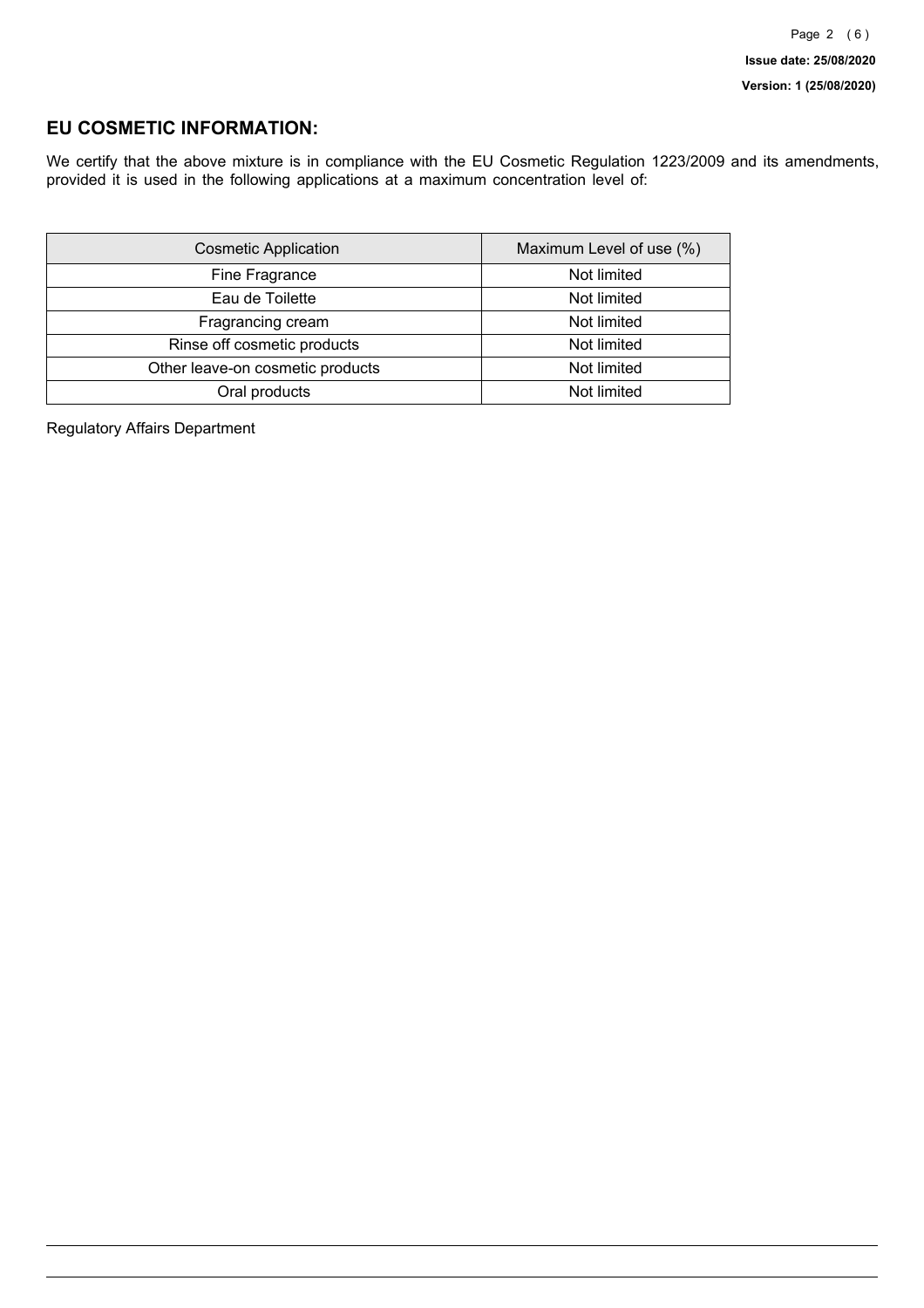### **ANNEX 1**

Below is an extract of information provided by IFRA in relation to types of application present in each IFRA Category. Additional information about IFRA Categories can be found in the Guidance to IFRA Standards, issued by IFRA.

| <b>IFRA Category</b>     | Product Type                                                                                                                                                                                                                                                                                                                                                                                                                                                                                                                                                                                                                                                                                                                                                                                                                                                                                                                                 |
|--------------------------|----------------------------------------------------------------------------------------------------------------------------------------------------------------------------------------------------------------------------------------------------------------------------------------------------------------------------------------------------------------------------------------------------------------------------------------------------------------------------------------------------------------------------------------------------------------------------------------------------------------------------------------------------------------------------------------------------------------------------------------------------------------------------------------------------------------------------------------------------------------------------------------------------------------------------------------------|
| <b>IFRA Category 1</b>   | Products applied to the lips: Lip products e.g. lipstick, lip balm; Childrens toys                                                                                                                                                                                                                                                                                                                                                                                                                                                                                                                                                                                                                                                                                                                                                                                                                                                           |
| <b>IFRA Category 2</b>   | Products applied to the axillae: Deodorant and antiperspirant products of all types; Body sprays/mists                                                                                                                                                                                                                                                                                                                                                                                                                                                                                                                                                                                                                                                                                                                                                                                                                                       |
| <b>IFRA Category 3</b>   | Products applied to the face/body using fingertips: Eye products e.g. eye make-up, eye moisturizer; Facial<br>make-up; Make-up remover; Nose pore strips; Wipes for face, neck, hands, body; Facial masks; Body<br>and face paint                                                                                                                                                                                                                                                                                                                                                                                                                                                                                                                                                                                                                                                                                                            |
| <b>IFRA Category 4</b>   | Products related to fine fragrance: Hydroalcoholic and non-hydroalcoholic fine fragrance of all types e.g.<br>Eau de Toilette, Parfum, Cologne, solid perfume, fragrancing cream, aftershaves of all types; Ingredients<br>of perfume and fragrance mixtures for cosmetic kits; Scent pads; Scent strips                                                                                                                                                                                                                                                                                                                                                                                                                                                                                                                                                                                                                                     |
| <b>IFRA Category 5A</b>  | Body lotion products applied to the body using the hands (palms), primarily leave on: Foot care products<br>e.g. creams, powders; Insect repellent for application to the skin; All powders and talc (excluding baby<br>powders and talc)                                                                                                                                                                                                                                                                                                                                                                                                                                                                                                                                                                                                                                                                                                    |
| IFRA Category 5B         | Face moisturizer products applied to the face using the hands (palms), primarily leave on: Facial toner;<br>Facial moisturizers and creams                                                                                                                                                                                                                                                                                                                                                                                                                                                                                                                                                                                                                                                                                                                                                                                                   |
| <b>IFRA Category 5C</b>  | Hand cream products applied to the hands using the hands (palms), primarily leave on: Hand cream; Nail<br>care products including cuticle creams; Hand sanitizers                                                                                                                                                                                                                                                                                                                                                                                                                                                                                                                                                                                                                                                                                                                                                                            |
| <b>IFRA Category 5D</b>  | Baby creams, baby oils and baby talc: Baby cream/lotion, baby oil, baby powders and talc                                                                                                                                                                                                                                                                                                                                                                                                                                                                                                                                                                                                                                                                                                                                                                                                                                                     |
| IFRA Category 6          | Products with oral and lip exposure: Toothpaste; Mouthwash, including breath sprays; Toothpowder,<br>strips, mouthwash tablets                                                                                                                                                                                                                                                                                                                                                                                                                                                                                                                                                                                                                                                                                                                                                                                                               |
| <b>IFRA Category 7A</b>  | Rinse-off products applied to the hair with some hand contact: Hair permanent or other hair chemical<br>treatments (rinse-off) e.g. relaxers, including rinse-off hair dyes                                                                                                                                                                                                                                                                                                                                                                                                                                                                                                                                                                                                                                                                                                                                                                  |
| <b>IFRA Category 7B</b>  | Leave-on products applied to the hair with some hand contact: Hair sprays of all types e.g. pumps,<br>aerosol sprays; Hair styling aids non sprays e.g. mousse, leave- on conditioners; Hair permanent or other<br>hair chemical treatments (leave-on) e.g. relaxers, including leave-on hair dyes; Shampoo - Dry (waterless<br>shampoo); Hair deodorizer                                                                                                                                                                                                                                                                                                                                                                                                                                                                                                                                                                                    |
| <b>IFRA Category 8</b>   | Products with significant anogenital exposure: Intimate wipes; Tampons; Baby wipes; Toilet paper (wet)                                                                                                                                                                                                                                                                                                                                                                                                                                                                                                                                                                                                                                                                                                                                                                                                                                       |
| IFRA Category 9          | Products with body and hand exposure, primarily rinse off: Bar soap; Liquid soap; Shampoo of all type;<br>Conditioner (rinse-off); Body washes and shower gels of all types; Baby wash, bath, shampoo; Bath gels,<br>foams, mousses, salts, oils and other products added to bathwater; Cleanser for face (rinse-off); Shaving<br>creams of all types e.g. stick, gels, foams; All depilatories (including facial) and waxes for mechanical hair<br>removal; Foot care products (feet are placed in a bath for soaking); Shampoos for pets                                                                                                                                                                                                                                                                                                                                                                                                   |
| <b>IFRA Category 10A</b> | Household care excluding aerosol / spray products: Hand wash laundry detergent; Laundry pre-treatment<br>of all types e.g. paste, sprays, sticks; Machine laundry detergents with skin contact e.g. liquids, powders;<br>Fabric softeners of all types including fabric softener sheets; Ironing water; Hand dishwashing detergent;<br>Hard surface cleaners of all types e.g. bathroom, kitchen cleansers, furniture polish; Toilet seat wipes;<br>Household cleaning products, other types including fabric cleaners, carpet cleaners, furniture polishes<br>sprays and wipes, stain removers, treatment products for textiles e.g. starch sprays; Floor wax; Dry<br>cleaning kits; Fragranced oil for lamp ring, reed diffusers, pot-pourri, liquid refills for air fresheners (non-<br>cartridge systems), etc.                                                                                                                          |
| <b>IFRA Category 10B</b> | Household aerosol/spray products: Animal sprays applied to animals; Air freshener sprays, manual,<br>including aerosol and pump; Aerosol/spray insecticides                                                                                                                                                                                                                                                                                                                                                                                                                                                                                                                                                                                                                                                                                                                                                                                  |
| <b>IFRA Category 11A</b> | Products with intended skin contact but minimal transfer of fragrance to skin from inert substrate without<br>UV exposure: Feminine hygiene conventional pads, liners, interlabial pads; Diapers (baby and adult);<br>Adult incontinence pant, pad; Toilet paper (dry)                                                                                                                                                                                                                                                                                                                                                                                                                                                                                                                                                                                                                                                                       |
| <b>IFRA Category 11B</b> | Products with intended skin contact but minimal transfer of fragrance to skin from inert substrate with<br>potential UV exposure: Tights with moisturizers; Scented socks, gloves; Facial tissues (dry tissues);<br>Napkins; Paper towels; Wheat bags; Facial masks (paper/protective) e.g. surgical masks not used as<br>medical device; Fertilizers, solid (pellet or powder)                                                                                                                                                                                                                                                                                                                                                                                                                                                                                                                                                              |
| <b>IFRA Category 12</b>  | Products not intended for direct skin contact, minimal or insignificant transfer to skin: Candles of all types;<br>Laundry detergents for machine wash with minimal skin contact (e.g. Liquid tabs, pods); Automated air<br>fresheners and fragrancing of all types e.g. concentrated aerosol with metered doses, plug-ins, electrical,<br>incense, liquid refills (cartridge); Air delivery systems; Cat litter; Cell phone cases; Deodorizers/maskers<br>not intended for skin contact e.g. fabric drying machine deodorizers, carpet powders; Fuels; Insecticides<br>e.g. mosquito coil, paper, electrical, for clothing, excluding aerosols/sprays; Joss sticks or incense sticks;<br>Dishwash detergent and deodorizers - for machine wash; Olfactive board games; Paints; Plastic articles<br>(excluding toys); Scratch and sniff; Scent pack; Scent delivery system (using dry air technology); Shoe<br>polishes; Rim blocks (Toilet) |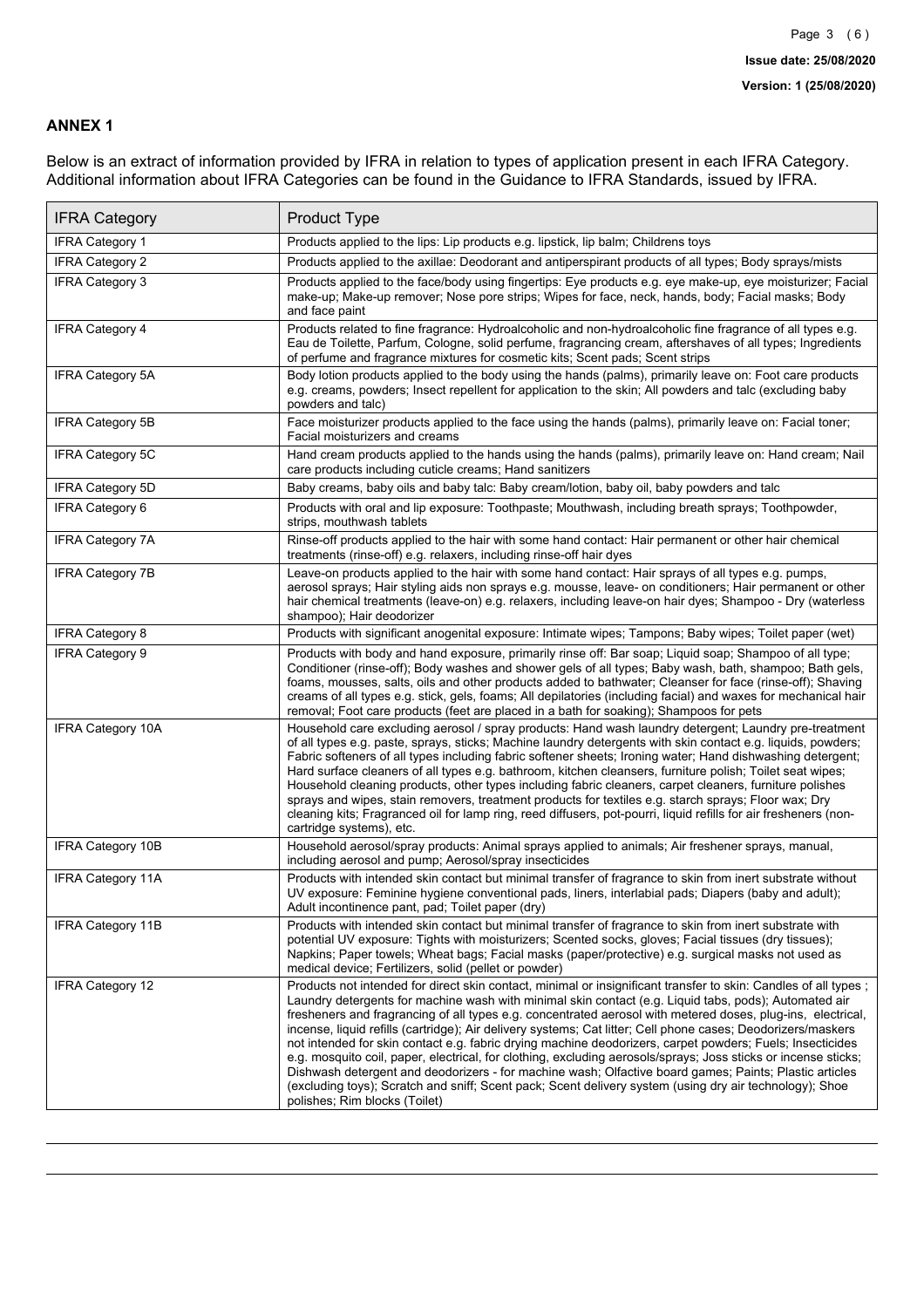## **IFRA CONFORMITY CERTIFICATE**

### **Customer: GRACEFRUIT LTD**

#### **Product: KAS-MERE FRAGRANCE 288738**

We certify that the above item is in compliance with the Standards of the INTERNATIONAL FRAGRANCE ASSOCIATION (IFRA - 48th Amendment / published June 2015), provided it is used in the following classes at a maximum concentration level of:

| IFRA classes [see annex for detail] | Maximum level of use (%) |
|-------------------------------------|--------------------------|
| <b>IFRA Class 1 Limit</b>           | Not approved             |
| <b>IFRA Class 2 Limit</b>           | 20%                      |
| <b>IFRA Class 3.A Limit</b>         | 90%                      |
| <b>IFRA Class 3.B Limit</b>         | 90%                      |
| <b>IFRA Class 3.C Limit</b>         | 90%                      |
| <b>IFRA Class 3.D Limit</b>         | 90%                      |
| <b>IFRA Class 4.A Limit</b>         | 100%                     |
| <b>IFRA Class 4.B Limit</b>         | 100%                     |
| <b>IFRA Class 4.C Limit</b>         | 100%                     |
| <b>IFRA Class 4.D Limit</b>         | 100%                     |
| <b>IFRA Class 5 Limit</b>           | 100%                     |
| <b>IFRA Class 6 Limit</b>           | Not approved             |
| <b>IFRA Class 7.A Limit</b>         | 50%                      |
| <b>IFRA Class 7.B Limit</b>         | 50%                      |
| <b>IFRA Class 8.A Limit</b>         | 100%                     |
| IFRA Class 8.B Limit                | 100%                     |
| <b>IFRA Class 9.A Limit</b>         | 100%                     |
| <b>IFRA Class 9.B Limit</b>         | 100%                     |
| <b>IFRA Class 9.C Limit</b>         | 100%                     |
| IFRA Class 10.A Limit               | 100%                     |
| IFRA Class 10.B Limit               | 100%                     |
| <b>IFRA Class 11 Limit</b>          | 100%                     |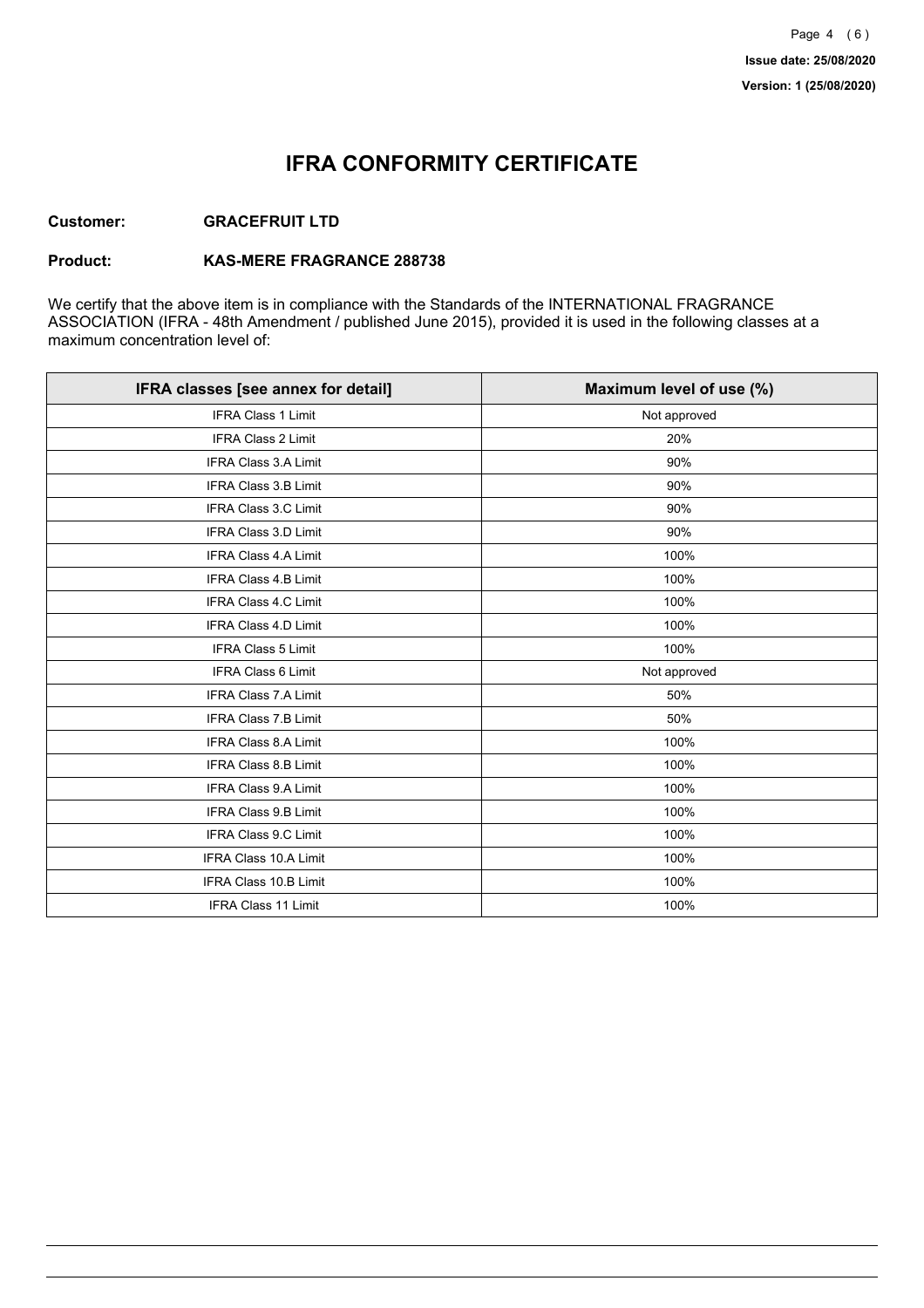# **IFRA CONFORMITY CERTIFICATE**

For other kinds of application or use at higher concentration levels, a new evaluation may be needed; please contact Gracefruit Limited.

The IFRA Standards regarding use restrictions are based on safety assessments by the Panel of Experts of the RESEARCH INSTITUTE FOR FRAGRANCE MATERIALS (RIFM) and are enforced by the IFRA Scientific Committee.

Evaluation of individual Fragrance ingredients is made according to the safety standards contained in the relevant section of the IFRA Code of Practice.

It is the ultimate responsibility of our customer to ensure the safety of the final product (containing this fragrance) by further testing if need be.

**Regulatory Affairs Department**